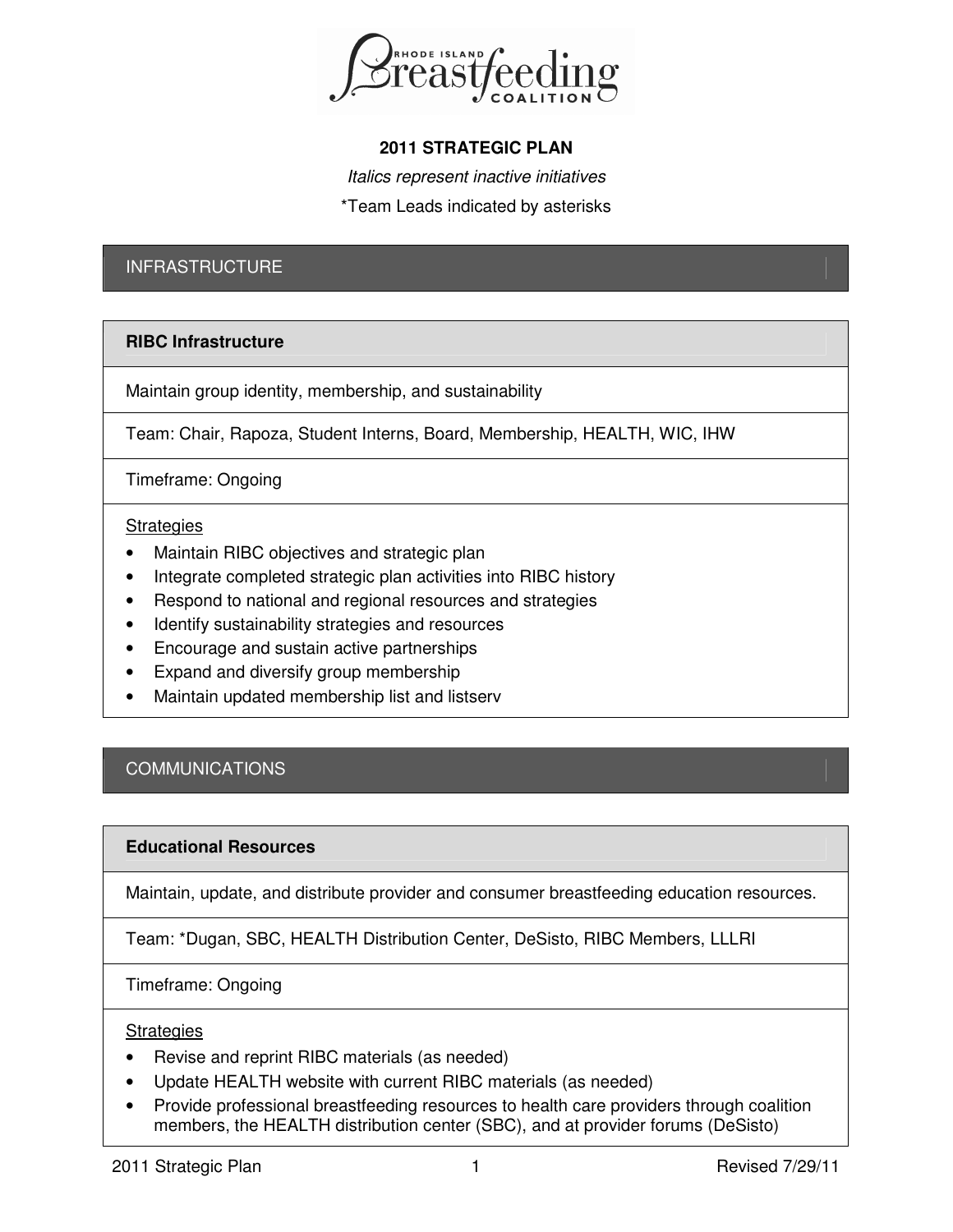

- Provide clients and families with prenatal and postpartum breastfeeding resources through coalition members, the HEALTH distribution center (SBC), and at community forums (DeSisto)
- Develop, distribute, and promote new breastfeeding education resources as appropriate.

#### **Public Relations >** as needed

Team: SBC, Dugan

**Strategies** 

- Promote RIBC events and achievements in the media in partnership with HEALTH
- Actively Promote World Breastfeeding Week in partnership with HEALTH

#### **Group Communications**

Enhance online promotion of the Rhode Island Breastfeeding Coalition and its resources to providers and families

Team: \*Dugan, \*Kriste, Nilsson, Brown Interns

Timeframe: 2011

#### **Strategies**

- Research and develop independent RIBC website
- Explore and develop alternative strategies for corresponding with members (social media, email messaging services like iContact, etc.)

# PARTNERSHIPS / ADVOCACY

## **Maternity Care Practices**

Support Rhode Island birthing hospitals in improving maternity care practices to improve breastfeeding outcomes

Team: \*SBC, \*Fenick, Brown, Eisenstein, Zembo, Lovegreen, Schmidt, Laprade, Kriste (formula angle), Desjarlais, DeSisto, Fagre, Finnerty, Gabriel, Rubenstein, Viehmann, and other birthing hospital representatives in maternity care practice coalition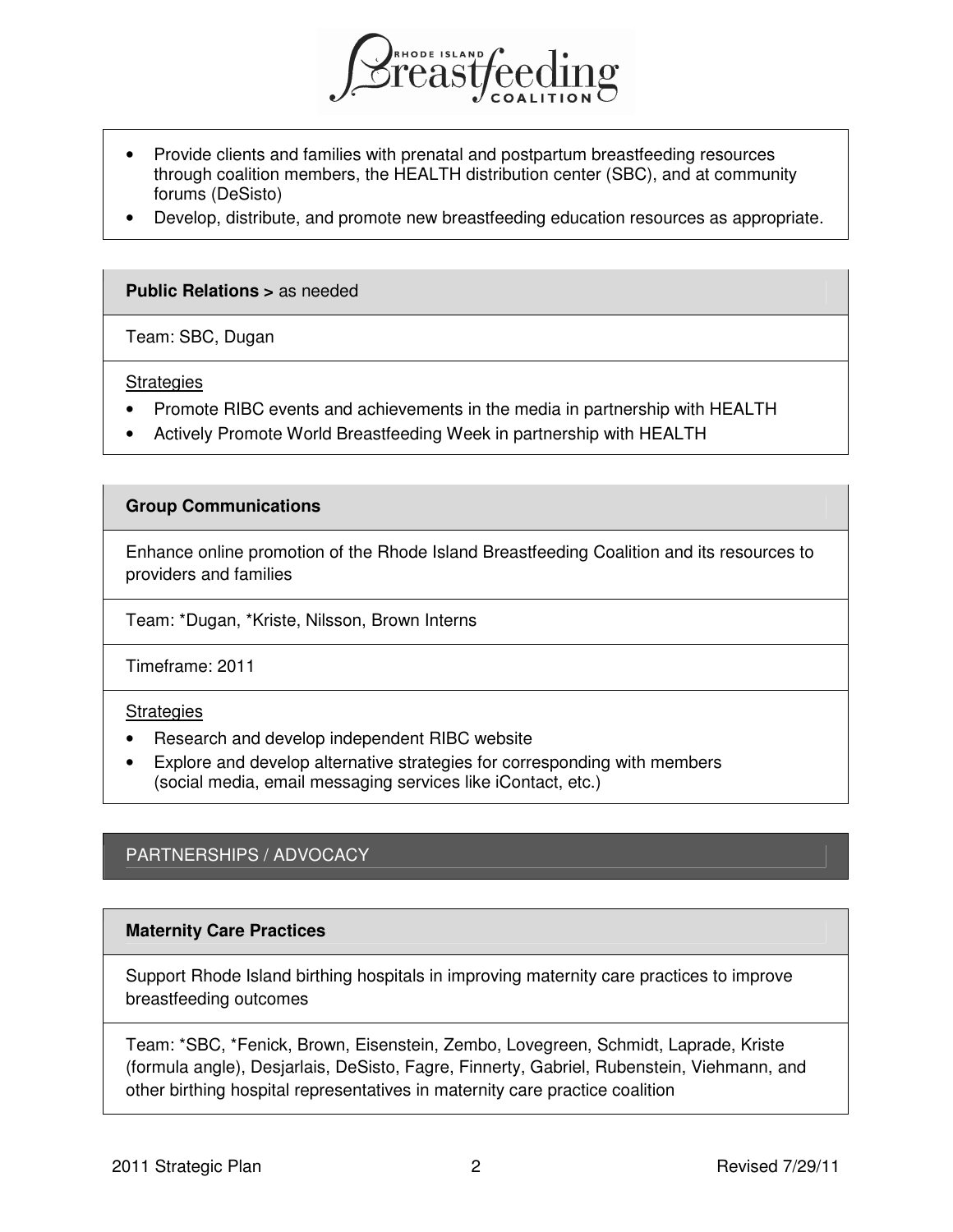

Partners: WIC, birthing hospitals

## Strategies & Activities

Develop a system to connect birthing hospitals with WIC breastfeeding support services.

• Provide hospital delivery information (client name, phone number, date of delivery, breastfeeding status) to WIC staff so they can make timely contacts.

Serve as a community resource on breastfeeding issues for maternity care facilities.

- Provide hospitals with printed materials and links to RIBC electronic resources. Increase the number of maternity care hospitals in RI that are designated as Baby-Friendly in accordance with the UNICEF/WHO Baby-Friendly Hospital Initiative (BFHI).
- Work collaboratively with HEALTH on the Maternity Care Practices Collaborative.
- Pending receipt of the CDC Community Transformation Grant, work with HEALTH to help hospitals that are already Baby-Friendly maintain their status and to help remaining hospitals become Baby-Friendly.

Partner with the Provider Education team to provide breastfeeding education opportunities to healthcare providers in Rhode Island.

# **Child Care Partnerships**

In collaboration with the Child Care Steering Committee, increase the number of licensed childcare facilities that implement policies, programs, and environments that support breastfeeding mothers. (SGCTA16)

Team: \*SBC, \*Gabriel, Musial, Taly, Kostka, Desjarlais, Schmidt, Avila, Finnerty, Eisenstein, (with \*Ankoma and Obesity Reduction in Child Care Steering Committee as part of the Initiative for a Healthy Weight Program)

Partners: HEALTH (IHW, State Breastfeeding Coordinator, WIC), La Leche League, Newport Hospital, Doulas of RI, RI Birth Network

# Strategies & Activities

- 1. Develop and implement a state policy regarding breastfeeding support at child care facilities
	- Conduct research about current policies in Rhode Island and other states
	- Partner with key stakeholders to develop a policy
	- Advocate for incorporating new policy into new childcare licensing regulations
- 2. Assist child care providers in creating a breastfeeding-friendly environment
	- Provide input to steering committee on survey tool currently being distributed to child care centers serving infants. This survey includes questions about infant feeding practices and breastfeeding policies and supports.
	- Develop breastfeeding recommendations for child care centers regarding:
		- Breastmilk storage and handling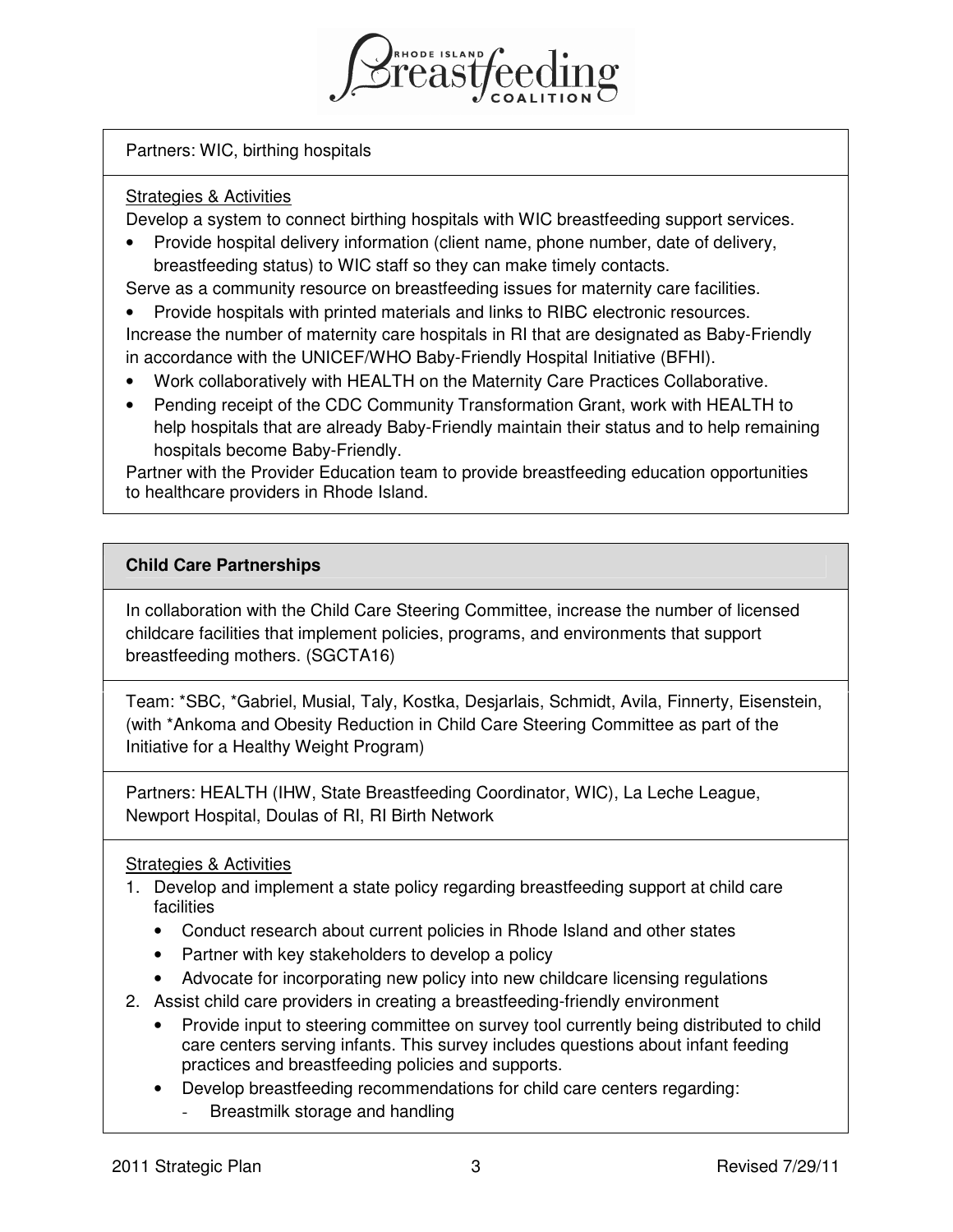

- Physical layout to include a space to nurse
- Support group development for breastfeeding moms
- Breastfeeding go-to person at each center
- Develop a staff and client education plan
- Develop a promotion plan for child care providers that incorporate recommendations
- 3. Develop, implement, and promote a recognition program for child care facilities that support and promote breastfeeding
- 4. Develop a communication plan about breastfeeding in all child care centers
	- Identify and problem-solve around specific barriers in high-risk areas

## **Health Insurer Partnerships**

All Rhode Island health insurers will include in their standard of care reimbursable coverage for lactation support services, breastfeeding classes, and breastfeeding equipment (e.g. breast pumps)

Team: \*SBC, \*Moren, Rapoza, Bosland, Nilsson, Brown, Neumann, Desisto

Partners: First Connections (Campagna), health insurers

# Strategies & Activities

Advocate for IBCLC licensure in Rhode Island

- Become an active part of the RI Healthcare Reform Commission (Spring 2011; ongoing)
- Research how Diabetes Educators became licensed in Rhode Island (September 2011)
- Research how Dietitians became licensed in Rhode Island (September 2011)

Assist insurers in establishing the optimal standard of breastfeeding care

- Further develop existing relationships with partner insurers (ongoing)
- Encourage and provide technical support to insurers to provide additional breastfeeding benefits to RIte Care & commercial subscribers (ongoing)
- Promote the Rhode Island Breastfeeding Coalition and the Physicians' Committee for Breastfeeding in Rhode Island as experts for consultation on breastfeeding issues (ongoing)

Promote breastfeeding benefits to health care providers and subscribers

- Revise RIBC breast pump prescription template w/ W&I recommendations (6/11)
- Identify and enhance ways that insurers notify consumers and providers about benefits (e.g. subscriber education packets, subscriber newsletters, magazines, physician bulletins) (ongoing)
- Update and promote RIte Care breastfeeding benefit grids annually or as benefits change (ongoing)
- Educate health care providers about access and utilization of insurance benefit information (ongoing)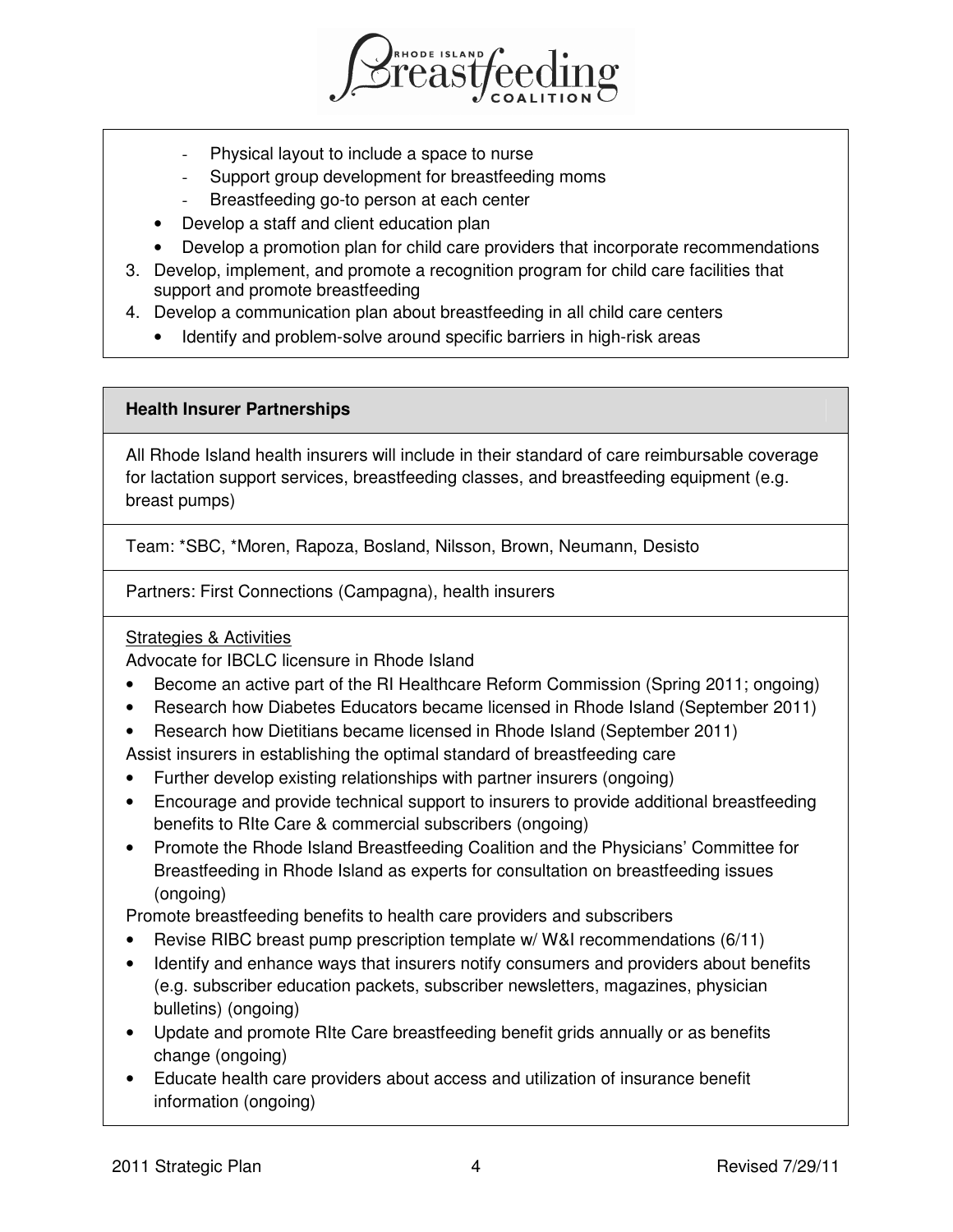

## **Legislative Advocacy**

Promote laws that protect, support, and promote breastfeeding in Rhode Island

Team: \*SBC, \*Dugan, Viehmann, Gabriel, Gilman, Finnerty, RIBC members

#### **Strategies**

- Promote existing state breastfeeding legislation locally (ongoing)
- Promote existing national breastfeeding legislation locally (SBC, Chair)
- Explore opportunities for developing new legislation as needed (group)

## **Breastfeeding-Friendly Environments**

Increase the number of public settings (e.g., parks, stores, restaurants, and entertainment venues) with breastfeeding-friendly environments

Team: Birthing hospital support groups, LLLRI (Survey respondents: SBC, Andrews, Desjarlais, Lovegreen, Gilman)

## **Strategies**

Partner with Rhode Island mothers groups to disseminate public breastfeeding law fact sheets, "Breastfeeding Welcome Here" decals, and Breastfeeding-Friendly Workplace Award applications to Rhode Island businesses

## **Employer Partnerships**

Increase the number of worksites that implement policies, programs and environments that support breastfeeding mothers

Team: \*Dugan, \*Moren, DeLuca

Partners: HEALTH (Director's Office, IHW, State Breastfeeding Coordinator, Worksite Wellness Coordinator), MomDocFamily, University of Rhode Island, Rhode Island business and community organizations

#### **Strategies**

• Promote the adoption of breastfeeding-friendly policies, programs, and environments to community partners, organizations, and businesses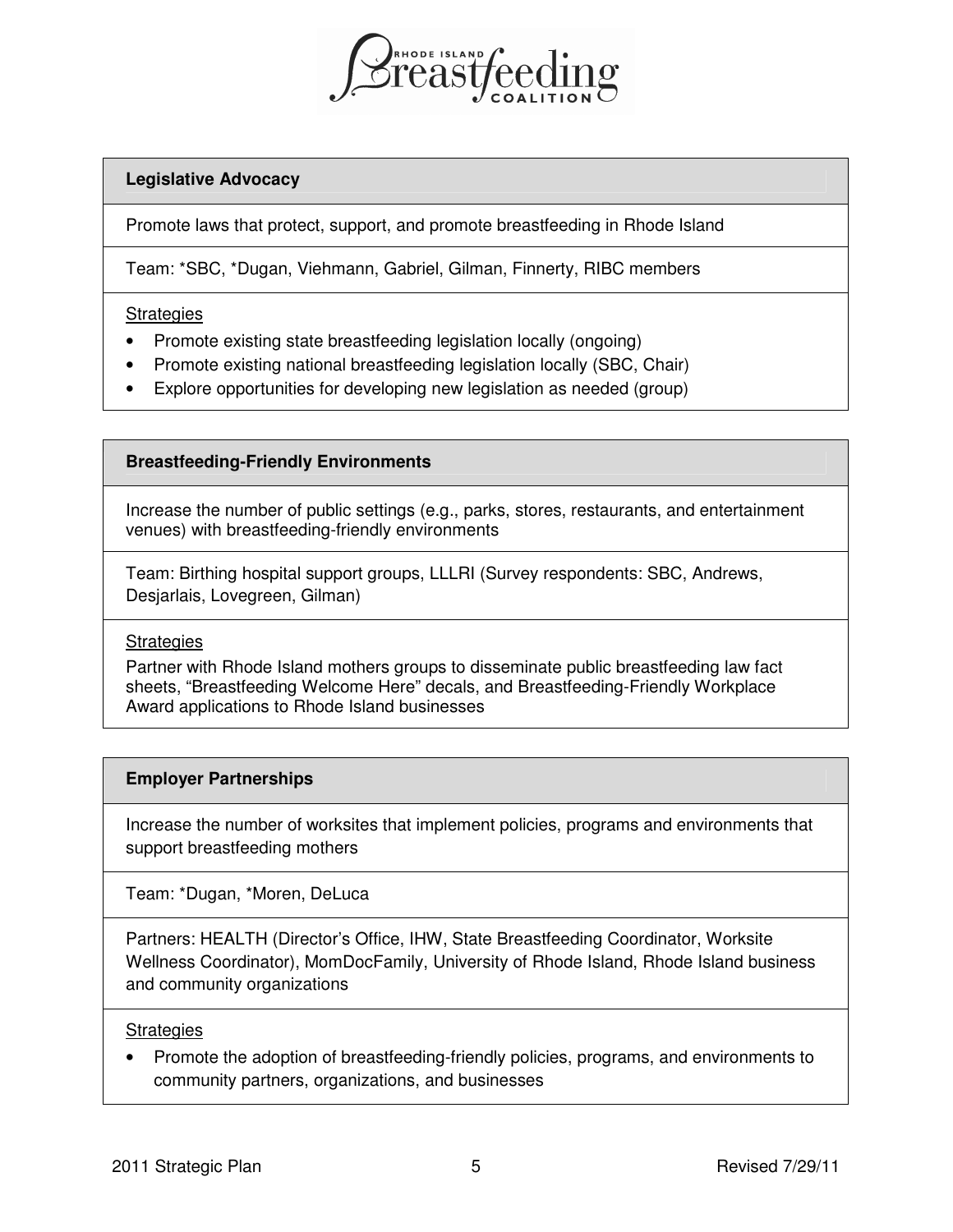

## **Activities**

- Collaborate with HEALTH to sustain the annual Breastfeeding-Friendly Workplace Award promotion and recognition program (ongoing)
- Promote the Business Case for Breastfeeding lactation support toolkit and the Breastfeeding-Friendly Workplace Award to community partners and employers (ongoing)
- Follow up with previous Breastfeeding-Friendly Workplace Award recipients and Business Case for Breastfeeding toolkit recipients to provide ongoing breastfeeding education and access to relevant community resources (ongoing)
- Promote Business Case for Breastfeeding mini-grants to community organizations and businesses and coordinate and facilitate the mini-grant process (ongoing)
- Collaborate with MomDocFamily to maintain a list of pumping rooms available to physicians and staff at Rhode Island hospitals (ongoing)
- Collaborate with the University of Rhode Island Advance office to promote the Business Case for Breastfeeding and the Breastfeeding-Friendly Workplace Award to other state academic institutions (July 1, 2010 – June 31, 2011)
- Post relevant updates on HEALTH and RIBC websites (ongoing)
- Distribute Breastfeeding and Going Back to Work or School brochures, Breastfeeding Law Cards, Breastfeeding Law Fact Sheets, and Breastfeeding Welcome here decals throughout the community (ongoing)
- Promote Business Case for Breastfeeding lactation support toolkit and Breastfeeding-Friendly Workplace Award at Society for Human Resource Managers Conference (September 2011)
- Reprint Breastfeeding Welcome Here decals for ongoing community distribution (spring 2011)

# **EDUCATION**

# **Provider Education**

Provide breastfeeding education opportunities to healthcare providers in Rhode Island (SGCTA9)

Team: \*Brown, \*Eisenstein, Desjarlais, \*Nilsson, Lovegreen, SBC, Gabriel, DeSisto, Laprade, Kriste, Finnerty, Viehmann, Rapoza, Zembo

## Strategies

- CLC Training: Train Rhode Island healthcare providers as Certified Lactation Counselors every other year (next in 2012)
- RIBC Conference: Provide educational and networking opportunity for lactation